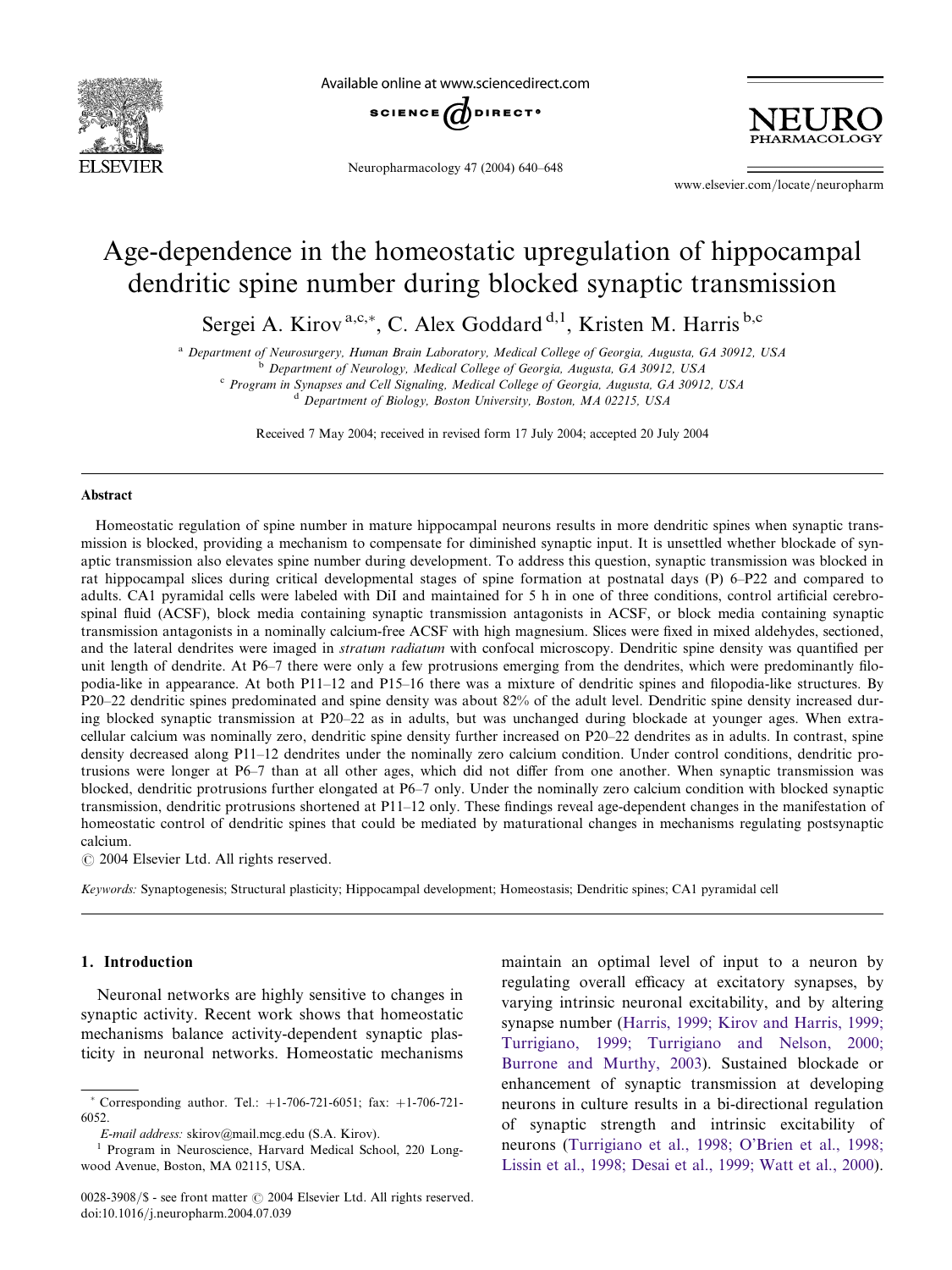Mature hippocampal neurons in slices have more synapses than in perfusion fixed brain ([Kirov et al.,](#page-7-0) [1999](#page-7-0)). Acute blockade of synaptic transmission in mature slices results in a further robust increase in dendritic spine number and length [\(Kirov and Harris,](#page-7-0) [1999; Kirov et al., 2004\)](#page-7-0). These findings from mature neurons have been largely ignored because developing neurons in culture do not show changes in spine number during blocked synaptic transmission ([Davis and](#page-7-0) [Bezprozvanny, 2001; Burrone and Murthy, 2003](#page-7-0)).

It is not clear when neurons first develop homeostatic mechanisms to regulate total spine and synapse number. If homeostatic increases in spine number were to occur on immature neurons, then their low synaptic activity might wrongly accelerate synaptogenesis at times when synaptic pruning is required to sort out appropriate connections between neurons ([Katz and](#page-7-0) [Shatz, 1996\)](#page-7-0). It should not be surprising then that the timing of homeostatic structural plasticity in a developing system appears to depend on brain region, experimental preparation, age and even location along the dendrite. Acute and organotypic hippocampal slices show evidence for homeostatic down regulation of synaptic efficacy as spines mature [\(De Simoni et al., 2003\)](#page-7-0). Some in vivo studies suggest that prolonged blockade of synaptic transmission leads to more dendritic spines or filopodia-like protrusions on cortical or lateral geniculate nucleus neurons [\(Dalva et al., 1994; Rocha and](#page-7-0) [Sur, 1995; McAllister et al., 1996](#page-7-0)). In addition, very early during development an increase in CA3 dendritic synapses has been detected after synaptic activity blockade in the intact neonatal (P3) hippocampus maintained in vitro ([Lauri et al., 2003](#page-7-0)). Contrasting studies suggest that prolonged blockade of synaptic transmission results in a loss or no change in spine number on hippocampal neurons in culture [\(Papa and](#page-8-0) [Segal, 1996; Kossel et al., 1997; Collin et al., 1997;](#page-8-0) [Murthy et al., 2001](#page-8-0)). Other studies suggest that prolonged activation of synapses leads to more spines on developing cortical or hippocampal dendrites in culture ([Annis et al., 1994; Papa and Segal, 1996\)](#page-6-0). Recent studies show that filopodial dynamics depend not only on the age of cortical dendrites in culture, but whether the filopodia emerge from the dendritic growth cone or along the dendritic shaft in acute slices [\(Portera-Cail](#page-8-0)[liau et al., 2003](#page-8-0)). Ultimately, some level of synaptic transmission is required to sustain dendritic spines on developing hippocampal neurons in organotypic cultures ([McKinney et al., 1999\)](#page-8-0).

Here, quantitative confocal microscopy was used to determine when acute blockade of synaptic transmission first affects spine number at important developmental stages during synaptogenesis in the hippocampus including P6–7, 11–12, 15–16, and 20–21. At P6–7, dynamic dendritic filopodia are prominent structures on hippocampal CA1 dendrites ([Dailey and Smith, 1996;](#page-7-0) [Fiala et al., 1998; Boyer et al., 1998; Dunaevsky et al.,](#page-7-0) [1999](#page-7-0)). Some of the filopodia have synapses, although the majority of synapses occur directly on hippocampal dendritic shafts at this age [\(Fiala et al., 1998\)](#page-7-0). Hippocampal dendrites begin to acquire dendritic spines around P11–12, although most of the synapses still occur on the dendritic shafts ([Fiala et al., 1998; Harris,](#page-7-0) [1999](#page-7-0)). By P15–16, the shaft synapses begin to disappear and the synapses occur in roughly equal numbers on small, thin spines or large, mushroom spines [\(Harris](#page-7-0) [et al., 1992](#page-7-0)). By P20–22, an adult-like complement of dendritic spines is present, though they are fewer in total number than in adults [\(Kirov et al., 1999](#page-7-0)). Hence, normal hippocampal spinogenesis undergoes dramatic changes during the first two weeks postnatal. Dendritic spines were imaged and quantified in hippocampal slices from developing rats during these key developmental stages to assess when blocking synaptic transmission in the presence or nominal absence of extracellular calcium begins to alter dendritic spine number. Some of this data has appeared in abstract form ([Goddard et al.,](#page-7-0) [2000](#page-7-0)).

### 2. Methods

# 2.1. Preparation of acute hippocampal slices

All procedures followed the National Institutes of Health guidelines for the care and use of laboratory animals and all efforts were made to minimize animal suffering and to reduce the number of animals used. Slices were prepared from young male rats of the Long Evans strain at P6–22 according to standard procedures ([Harris and Teyler, 1984; Kirov et al., 1999\)](#page-7-0). Animals were decapitated under halothane anesthesia and the left hippocampus was dissected free from the rest of the brain and bathed in ice cold, oxygenated control ACSF containing (in mM): 117 NaCl, 5.3 KCl, 26 NaHCO<sub>3</sub>, 1 NaH<sub>2</sub>PO<sub>4</sub>, 2.5 CaCl<sub>2</sub>, 1.3 MgSO<sub>4</sub> and 10 glucose, pH 7.4. Six to eight  $400 \mu m$  slices from the middle third of the hippocampus were cut at  $70^\circ$  transverse to the long axis on a tissue chopper (Stoelting Co., Wood Dale, IL), which had been cooled to  $4^{\circ}$ C. In order to compare measurements obtained from young slices to data from slices prepared from mature (P60–82) rats, we performed additional analyses of dendrites from adult hippocampal tissue prepared under similar experimental conditions described in [Kirov and Harris \(1999\).](#page-7-0)

# 2.2. Experimental design

Two sets of slice conditions were compared. In the first set of experiments, all conditions contained normal calcium. Immediately after preparation the slices were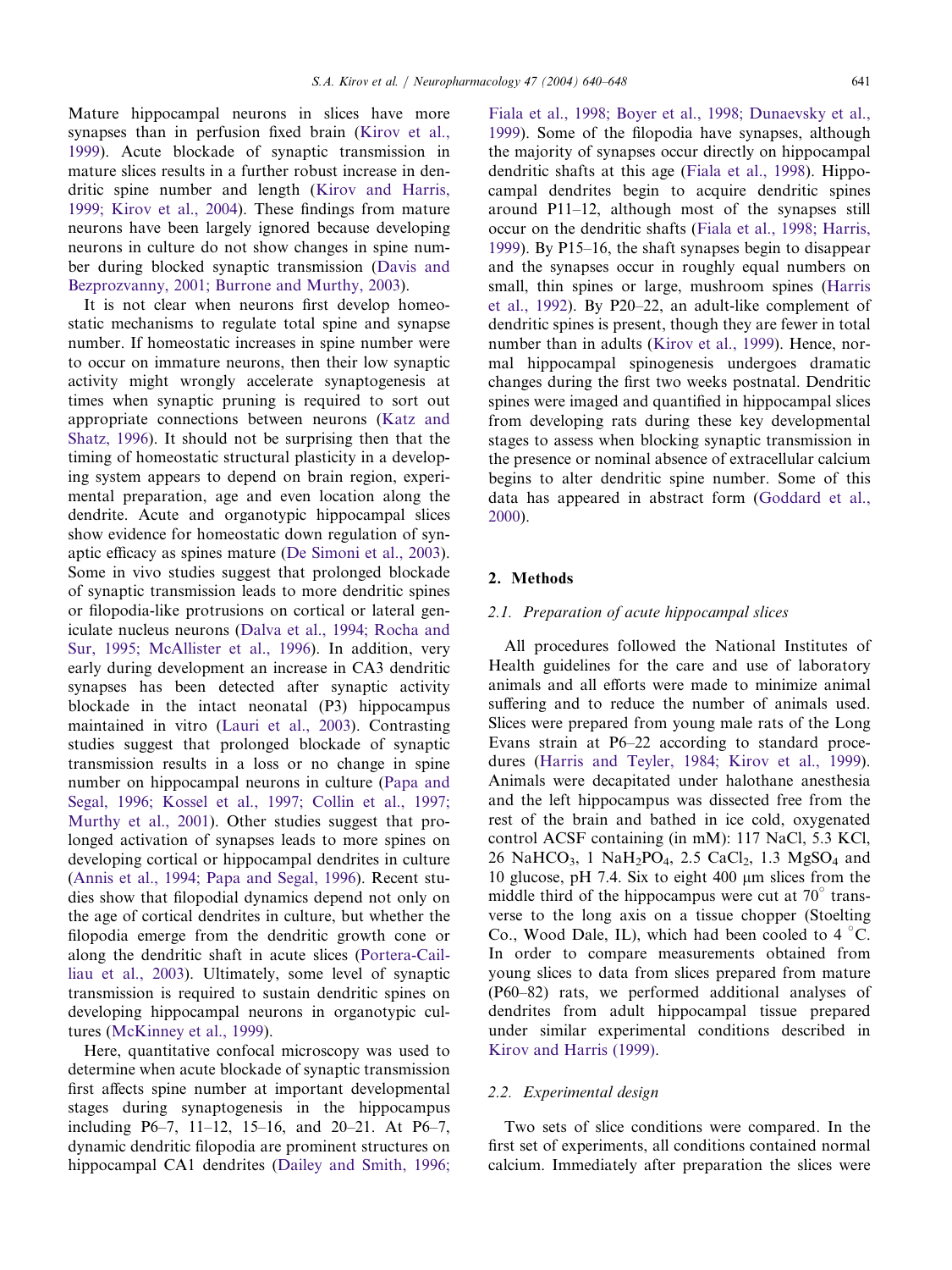transferred into control ACSF or the block medium which contained ACSF with the sodium channel blocker tetrodotoxin (TTX,  $1 \mu M$ ) with the ionotropic glutamate receptors antagonists 6-cyano-7-nitroquinoxaline-2,3-dione (CNQX, 20  $\mu$ M), D,L-2-amino-5-phosphonovaleric acid (APV, 50  $\mu$ M), and the metabotropic glutamate receptors antagonist,  $(S)$ - $\alpha$ -methyl-4-carboxyphenylglycine (MCPG,  $500 \mu M$ ). Corresponding adult hippocampal slices from [Kirov and Harris \(1999\)](#page-7-0) included in this study were maintained in ACSF (control) or in ACSF with TTX only (block).

In the second set of experiments the block medium contained the same concentrations of activity antagonists, but calcium was omitted and the magnesium concentration was increased to 8 mM (Block/0  $Ca^{2+}$ ). Corresponding adult hippocampal slices from [Kirov](#page-7-0) [and Harris \(1999\)](#page-7-0) were maintained in similar conditions. All solutions were oxygenated and kept ice cold. Once all slices had been cut, they were transferred immediately into the recording chamber (Stoelting, Wood Dale, Illinois) via a wide-bore glass pipette. Slices were maintained on filter paper nets over wells in contact with either control or block medium at the interface of humidified  $95\%$  O<sub>2</sub>/5\% CO<sub>2</sub> atmosphere at  $32 \text{ °C}$  (pH 7.4).

TTX was acquired from Calbiochem (La Jolla, California), CNQX from Research Biochemicals (Natick, Massachusetts) and MCPG from Tocris Cookson (Bristol, UK). All other drugs and chemicals were from Sigma Chemical (St. Louis, Missouri). MCPG was solubilized at  $100\times$  final concentration in 1.1 eq. of NaOH. All other drugs were prepared at  $1000 \times$  concentration in stock solutions.

#### 2.3. Acute hippocampal slice labeling with DiI

Phenyl-substituted DiI (1,1'-dioctadecyl-5,5'-diphenyl-3,3,3',3'-tetramethylindocarbocyanine chloride) was obtained from Molecular Probes (Eugene, OR). The CA1 pyramidal cell layer of hippocampal slices was labeled with DiI-coated glass microelectrodes within 1 h of slice preparation as previously described ([Kirov and](#page-7-0) [Harris, 1999](#page-7-0)). DiI-coated microelectrodes were prepared by dissolving DiI in N,N-dimethylformamide (0.5% weight per volume), placing a droplet onto the tip of the microelectrode, and drying from  $\overline{3}$  to 12 h at 60 °C. The quality of labeling was judged good when the dendrites were fully stained to their tapered tips.

## 2.4. Extracellular recording method

Approximately 4 h after the beginning of incubation a small concentric bipolar stimulating electrode  $(25 \mu m)$ pole separation; Fred Haer, Brunswick, ME) was positioned in the middle of s. radiatum of the control slice. 100-ls-long pulses were delivered every 30 s and the field excitatory postsynaptic potentials (fEPSPs) were recorded in the middle of s. *radiatum* with a single extracellular recording electrode (glass micropipette filled with 120 mM NaCl) using a microelectrode amplifier (Model 1800, A-M Systems, Carlsborg, Washington). Signals were filtered at 5 kHz, digitized at 29 kHz using an interface board (RC Electronics, Santa Barbara, California) and analyzed online with the Scope software (RC Electronics). The slope function (mV per ms) of the fEPSP was measured from the steepest 400 µs segment of the negative field potential. Increasing stimulus intensity provided the input–output curves, and the half-maximal responses were used to monitor the stable fEPSPs. Slices maintained with activity antagonists were also tested to ensure that no synaptic response could be elicited, even at high stimulus intensities. Only experiments in which the control slices had a healthy sigmoidal input/output response function and a stable response at half maximal stimulation were used.

#### 2.5. Confocal microscopy

After a total of 5 h, slices were fixed by immersion in mixed aldehydes (0.1% glutaraldehyde, 4% paraformaldehyde in 0.1 M phosphate buffer (PB), pH 7.4) with 8 s microwave irradiation producing a final temperature less than  $37 \text{ °C}$  [\(Jensen and Harris, 1989;](#page-7-0) [Kirov and Harris, 1999\)](#page-7-0). Slices were embedded in 4% low melting point agarose (Sigma) and sectioned at 45 lm with a vibrating blade microtome (VT1000 S, Leica Instruments GmbH, Nussloch, Germany) in 0.1 M PB. The middle two sections were mounted in PB on glass slides, coverslipped, sealed with nail polish and coded. Images were collected with a  $63\times/1.4$  NA objective (Carl Zeiss, Jena, Germany) using the confocal laser scanning system LSM 510 (Carl Zeiss) attached onto the upright Axioscop 2 FS microscope (Carl Zeiss). The 543 nm emission line of a Helium-Neon ion laser was used for DiI excitation. Three-dimensional images of dendrites were taken at  $0.25 \mu m$  increments with a nominal lateral spatial resolution of 20 pixels per 1  $\mu$ m  $(512 \times 512$  pixel array). Z-stacks generally ranged from  $1.5$  to  $2.5$   $\mu$ m in depth. Four scans per section were used to reduce noise. Tips of lateral branches of the apical dendrites were found in the middle of s. radiatum of area CA1 and the dendrite was photographed at  $25-50$  µm back from the tip along a segment that remained primarily in one focal plane.

## 2.6. Dendrite analyses

The Zeiss LSM 510 image examiner together with the custom software entitled IGL Trace (available for download at www.synapses.mcg.edu) were used for quantification. Distinctions between the different types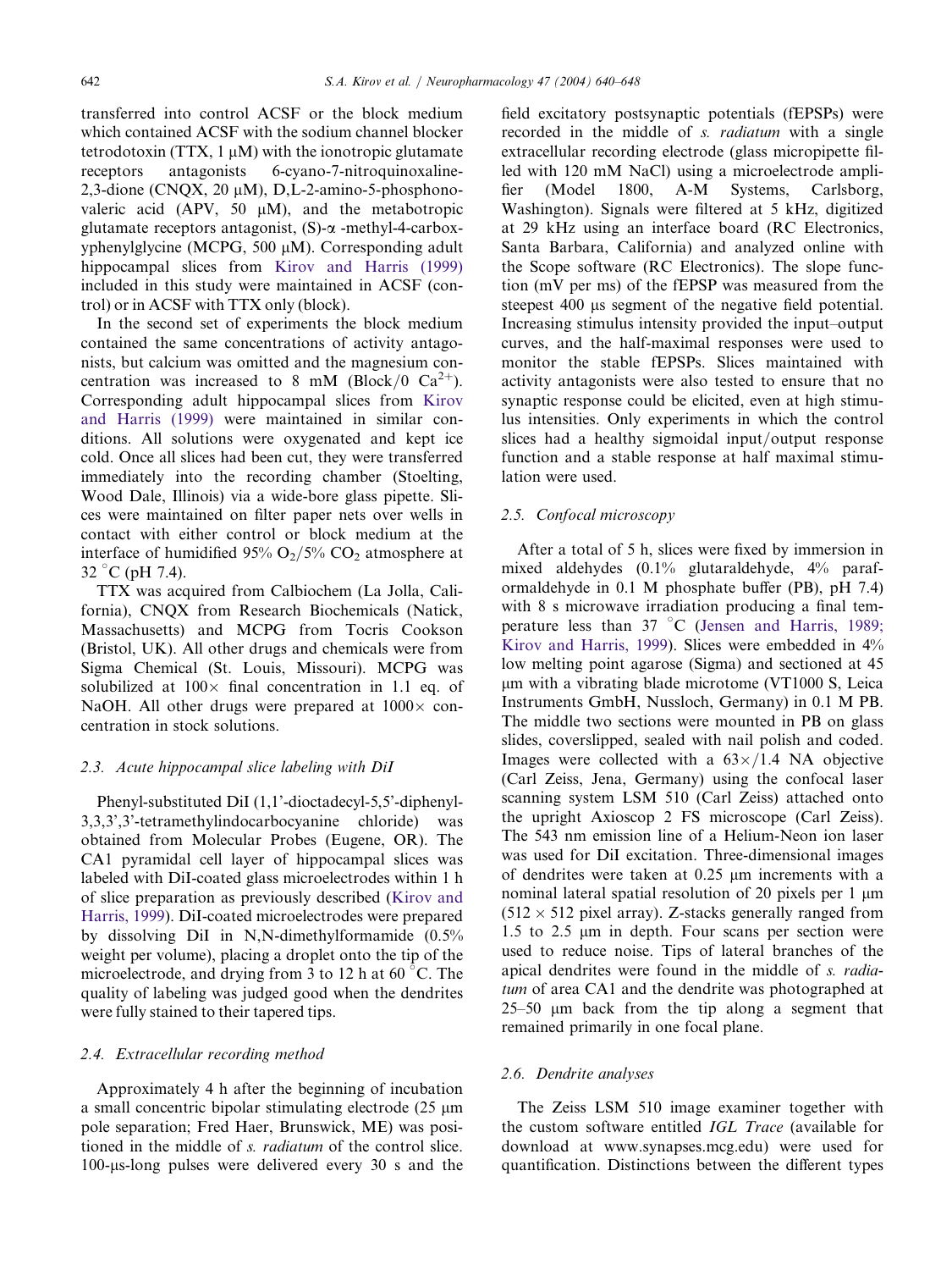<span id="page-3-0"></span>

Fig. 1. Two-dimensional projection images at key developmental ages (heading) of dendritic segments from control slices (top row) and from slices with blocked synaptic transmission (bottom row). Dendritic segments are displayed by percentile rank (footer) in spine density in increments of twenty for each age and condition. Scale bar,  $5 \mu m$ .

of dendritic spines or filopodia were not easily discerned with confocal microscopy, especially at the older ages; hence, for the purposes of this paper, all of the dendritic protrusions are referred to as ''dendritic spines''. All dendritic spines extending from the dendritic shaft on a two-dimensional projection image, which was made using a maximum brightness operation from a z-stack of images, were marked and counted ([Kirov and Harris, 1999\)](#page-7-0). The length of the dendritic segment was measured and the number of dendritic spines per unit length was computed and the relative increase or decrease in density was estimated. Dendritic spines obscured by the dendritic shaft or by one another obviously could not be counted, so the numbers provided must be considered as relative changes in spine density, not absolute values for spine density. The relative spine length was measured from its origin to the tip. Averaged cumulative spine length distributions were obtained by normalizing individual cumulative length distributions to the median length of the corresponding control distributions. Data from slices maintained at the same experimental conditions were combined and averaged by calculating the normalized lengths at fixed cumulative frequency intervals.

# 2.7. Statistical analysis

SigmaStat (Jandel, San Rafael, California) was used to compute one and two way ANOVA followed by Tukey's post-hoc method and Kruskal–Wallis one-way ANOVA on ranks, followed by Dunn's post-hoc test. A two-way ANOVA was used to distinguish the variation in spine densities and lengths between animals from changes produced by blocking synaptic transmission. The significance criterion was set at  $p < 0.05$ .

# 3. Results

Dendritic segments from hippocampal slices maintained in control or block medium are shown in Fig. 1. Dendritic spine density was quantified along 1149 dendritic segments imaged in slices from 21 animals across the five age groups (Fig. 2). All quantitative analyses were performed on coded images so that the experimenters were blind as to experimental conditions. Once the quantitative analyses were completed, the images were decoded, and sorted by age, experimental condition, and spine density. The five segments displayed in Fig. 1 are matched within 5% for percentile rank in spine density at each age and condition so that the den-



Fig. 2. Dendritic spine density in control and block slice conditions across age. The number of dendritic segments that were imaged and analyzed quantitatively in each age and condition are indicated within each bar. Dendrites were analyzed in at least two slices (control and block) from a total of 21 animals: 3 at P6–7, 5 at P11–12, 4 at P15–16, 4 at P20–22, and from 5 adult animals. Asterisks indicate significant differences between control and blocked slice conditions  $({}^*p < 0.02; {}^{**}p < 0.005)$ . Spine density is presented as mean  $\pm$  s.e.m.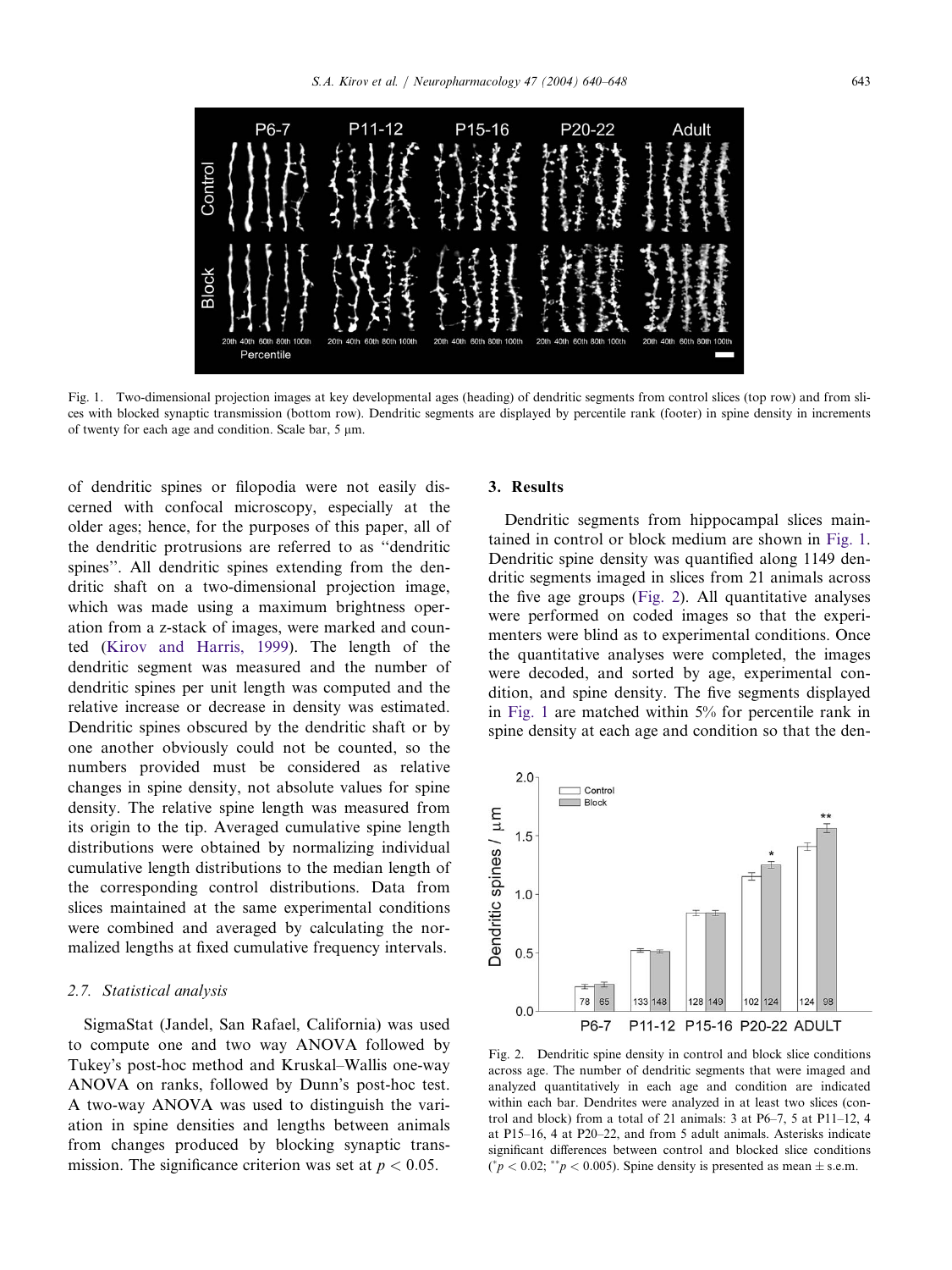

Fig. 3. Percentile-ranked images of dendritic segments in slices maintained in control (top row) or in block medium with activity antagonists and 0 mM  $Ca^{2+}$  and 8 mM  $Mg^{2+}$  (bottom row). Scale bar,  $5 \mu m$ .

drites can be compared visually between control and block conditions and across ages. Quantitatively, dendritic spine density increased steadily with age in the control slices ([Fig. 2,](#page-3-0)  $F_{4,563} = 282.48, p < 0.001$ ). Blocking synaptic transmission had no effect on spine density early during development at P6–16 [\(Figs. 1 and](#page-3-0) [2\)](#page-3-0). Spine density increased during blocked synaptic transmission by P20–22 [\(Fig. 2,](#page-3-0) F<sub>1,225</sub> = 5.60,  $p < 0.02$ ) and this change was comparable to adults ([Fig. 2](#page-3-0),  $F_{1,221} = 9.77, p < 0.005$ ).

Mature hippocampal dendrites became even more spiny when bathed in a nominally calcium free medium with or without activity antagonists ([Kirov and Harris,](#page-7-0) [1999\)](#page-7-0). Hence, a second set of experiments was done at P6–7, P11–12 and P20–22 to test whether the reduced calcium had similar effects on developing dendrites. In these experiments, the slices were incubated for 5 h in nominally calcium free ACSF containing high magnesium, TTX, APV, CNQX and MCPG (see Methods). Dendritic segments from control and blocked hippocampal slices in calcium free medium are shown by percentile rank in Fig. 3. Since so few spines are present even under control conditions at P6–7, only two animals were run in the Block/0  $Ca^{2+}$  condition in this age group to confirm that there was no dramatic change in these nonspiny dendrites. Since the numbers were so low, these data are not included on the figures. In contrast to adults, spine density was decreased at P11–12 when synaptic transmission was blocked in a nominally calcium free medium and activity antagonists (Fig. 4,  $F_{1,137} = 5.95, p < 0.02$ ). At P20–22 spine density showed a greater increase when slices were maintained in the nominally calcium free medium with activity antagonists (Fig. 4,  $F_{1.98} = 13.37, p < 0.001$ ) comparable to adults (Fig. 4,  $F_{1,239} = 52.70, p < 0.001$ ).



Fig. 4. Quantitative effect of combining synaptic activity antagonists in nominally calcium-free medium on dendritic spine density. At P11–12 spine density decreased while in P20–22 and adult slices spine density increased further above block alone. Numbers of dendritic segments in each condition are indicated within each bar. A total of 1206 dendritic segments from 25 animals are included. Asterisks indicate significant differences from the corresponding control condition  $\binom{p}{p} < 0.02$ ;  $\binom{p}{p} < 0.005$ ;  $\binom{p}{p} < 0.001$ ). Data are present as mean  $\pm$  s.e.m.

Dendritic spine length may also be altered by changes in synaptic transmission and calcium. During development, spines were significantly longer at P6–7 than at P11–12, 15–16 or 20–22 under the control condition ([Fig. 5](#page-5-0)A). There were no significant differences in spine length between other age groups. Blocking synaptic transmission at P6–7 resulted in a significant increase in spine length [\(Fig. 5](#page-5-0)B). In contrast, blocking synaptic transmission at P11–12 and older ages had no effect on spine length [\(Fig. 5C](#page-5-0)). However, when synaptic transmission was blocked in nominally calcium free medium, the spines were shorter at age P11–12 only ([Fig. 5](#page-5-0)D). These changes in spine length did not parallel changes in spine density confirming that the measured changes in spine density were not an artifact of changes in spine length affecting our ability to detect the spines.

## 4. Discussion

Acute blockade of synaptic transmission does not result in elevated spinogenesis during P6–16. This finding shows that during the critical early period of synaptogenesis and pruning the loss of synaptic activity does not trigger a homeostatic up-regulation in spine number. Instead homeostatic plasticity in spine number begins once the adult-like composition of dendritic spines is achieved around P20–22. These findings suggest that a substantial period of postnatal maturation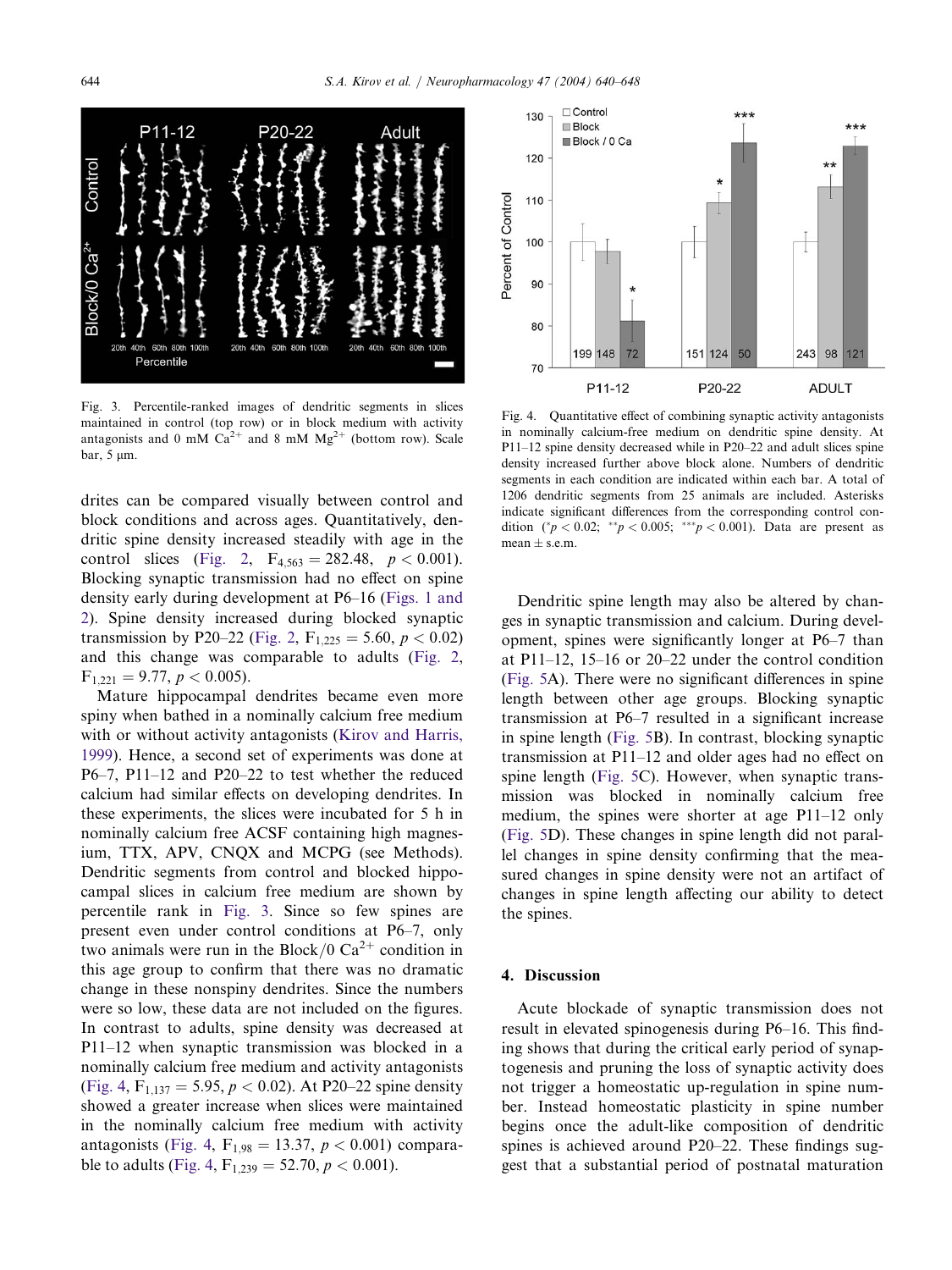o

<span id="page-5-0"></span>

is required to initiate homeostatic regulation of dendritic spine number to maintain optimal synaptic activity on the neuron.

Fig. 5. Cumulative frequency in the length of dendritic spines. (A) In control ACSF spine length was significantly longer at P6–7 than all older ages ( $p < 0.001$ ), which did not differ from one another. (B) At P6–7 the dendritic spines were longer in slices with blocked synaptic transmission (circles) relative to control slices (squares) ( $p < 0.005$ ). (C) Blocking synaptic transmission alone did not affect spine length at P11–12. (D) Blocking synaptic transmission in a medium with 0 mM  $Ca^{2+}$  and 8 mM Mg<sup>2+</sup> resulted in shorter dendritic spines at P11–12  $(p < 0.005)$ . A total of 11072 dendritic protrusion length measurements from 22 animals are included, with the specific number of spines that were measured for each condition indicated on the legend of each graph. Data are presented as mean  $\pm$  s.e.m.

Counting dendritic spines on confocal images at P6– 16 was easier than at older ages because the dendrites were less spiny. Thus, the elevation in spine number during blocking synaptic transmission at P20–22 and adult dendrites was not an artifact of age differences in detection. A higher spine density makes it more difficult to resolve neighboring dendritic spines, which would explain why the absolute spine density obtained through serial EM reconstructions are more than threefold greater than those counted on the confocal images from control slices ([Kirov et al., 1999](#page-7-0)). This ceiling effect in detection of individual spines in confocal microscopy means that the absolute differences between the block and control conditions could be even greater in the older animals.

Homeostatic mechanisms other than changes in spine number appear to be sufficient to regulate synaptic input on immature neurons. Electrophysiological studies show that an optimal level of synaptic input is maintained on immature neurons in culture by increasing or decreasing the amplitude of both  $\alpha$ -amino-3-hydroxy-5-methyl-4-isoxazolepropionate (AMPA)-receptor [\(Turrigiano et al., 1998; O'Brien et al., 1998;](#page-8-0) [Lissin et al., 1998](#page-8-0)) and N-methyl-D-aspartate (NMDA) receptor-mediated currents at synapses [\(Watt et al.,](#page-8-0) [2000](#page-8-0)). In addition, the amplitude of synaptic currents at immature hippocampal neurons is scaled down as synapse number increases with days in culture ([Liu and](#page-7-0) [Tsien, 1995\)](#page-7-0). This scaling in synaptic strength is coupled in time to activity-dependent changes in postsynaptic glutamate receptors at developing synapses ([Rao and](#page-8-0) [Craig, 1997; Craig, 1998; O'Brien et al., 1998; Lissin](#page-8-0) [et al., 1998; Liao et al., 1999](#page-8-0)). These findings suggest that under some developmental conditions, a homeostatic regulation of glutamate receptor number at existing or newly formed synapses is sufficient to sustain the optimal level of synaptic input needed by immature neurons, with little or no change in spine number. As the neuron matures, scaling in synapse number emerges as a supplemental homeostatic mechanism.

Complementary findings show that dendritic spines are lost from both immature and mature hippocampal neurons after excessive stimulation of synapses exposed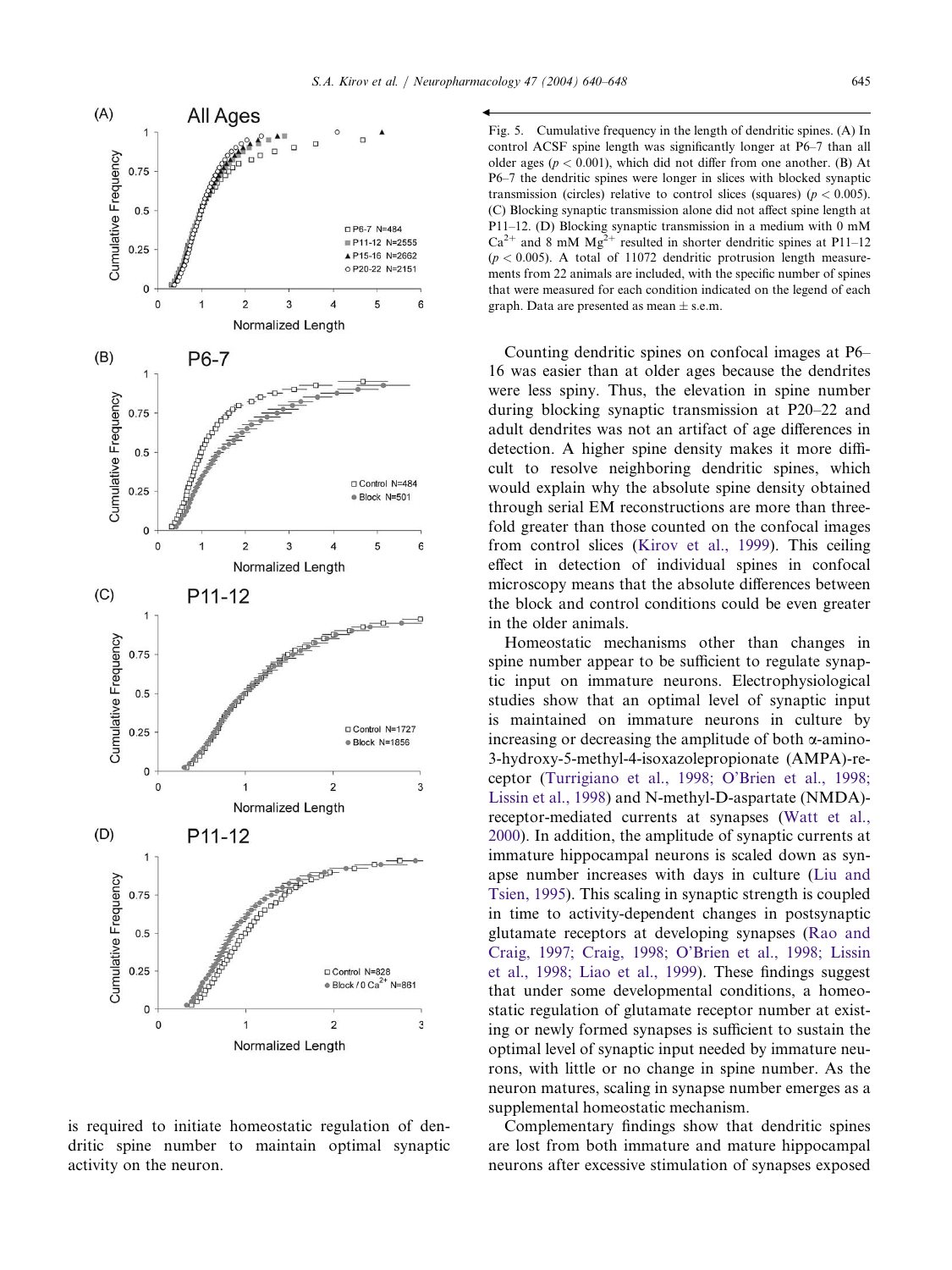<span id="page-6-0"></span>to epileptic seizures in vivo [\(Paul and Scheibel, 1986;](#page-8-0) [Multani et al., 1994; Jiang et al., 1998; Swann et al.,](#page-8-0) [2000\)](#page-8-0), bicuculline or picrotoxin-induced seizures in hippocampal organotypic cultures (Müller et al., 1993; [Drakew et al., 1996](#page-8-0)), or briefly to high concentrations of NMDA in hippocampal cell culture ([Halpain et al.,](#page-7-0) [1998\)](#page-7-0). Thus, both immature and mature hippocampal neurons respond to excessive activation by removing spines thereby scaling down synaptic strength.

Long-term potentiation (LTP) differs from the global alterations in synaptic transmission discussed above, in that only a subset of synapses is stimulated (Bliss and Collingridge, 1993; Sanes and Lichtman, 1999; Grimwood et al., 2001). When local stimulation known to induce LTP is given to developing neurons in culture while living dendrites are imaged, new filopodia or dendritic spines can be seen to emerge or change shape ([Hosokawa et al., 1995; Maletic-Savatic et al., 1999;](#page-7-0) [Engert and Bonhoeffer, 1999](#page-7-0)). In parallel, there also appears to be a loss of spines away from the site of LTP induction [\(Engert and Bonhoeffer, 1999\)](#page-7-0). Reconstructions from serial electron microscopy suggest the possibility that new spines form during LTP in the immature hippocampus [\(Toni et al., 1999; Fiala et al.,](#page-8-0) [2002; Ostroff et al., 2002; Harris et al., 2003\)](#page-8-0). LTP induced in mature neurons results in no net change in total synapse or spine number, but here too, complementary changes could exist among synapses to balance total input on the neuron (e.g. [Lee et al., 1980;](#page-7-0) [Chang and Greenough, 1984; Desmond and Levy,](#page-7-0) [1990; Grabs et al., 1991; Sorra and Harris, 1998; Gei](#page-7-0)[nisman, 2000](#page-7-0)). Together, these morphological findings suggest that homeostatic mechanisms might also operate during LTP whereby the strengthening or gaining of some synapses is balanced by weakening or loss of other synapses on the same neuron.

There are some experimental conditions that have been found to increase spine or synapse number. For example, prolonged activation of neurons in the adult somatosensory barrel cortex for 24 h results in a temporary increase in total spine number. Subsequently, 4 days after stimulation, the excess spines are lost, but those remaining show a sustained increase in the frequency of spines supporting both an excitatory and an inhibitory synapse [\(Knott et al., 2002\)](#page-7-0). Alternatively, during the first 3 days postnatal, prolonged blockade of synaptic transmission can enhance synaptogenesis in area CA3; electrophysiology shows these synapses are likely to be functional [\(Lauri et al., 2003](#page-7-0)). This study used the 2-section dissector approach which is not sufficient to identify dendritic spines or filopodia; however, at this early postnatal age it is probable that these synapses were on dendritic shafts. Thus the timing, location, and exact conditions will determine which types of synapses are increased.

There appear to be several ways to initiate homeostatic regulation of synaptic input to a neuron ([Turri](#page-8-0)[giano and Nelson, 2000](#page-8-0)). A common underlying mechanism might be differences in response to changes in postsynaptic calcium [\(Matus, 2000; Yuste et al., 2000;](#page-8-0) [Segal, 2001\)](#page-8-0). In support of this hypothesis, our results show that mature and immature dendrites regulate spine number in opposite directions when extracellular calcium is nominally reduced to zero. Both P20 and mature neurons acquired even more dendritic spines under the calcium free condition than with synaptic activity antagonists alone. In contrast, P11–12 neurons lost spines under the calcium free condition, but the remaining spines were longer. An increase in length may reflect a return to a more filopodia-like state, which would be consistent with the findings in the developing system in vivo. For examples, when synaptic transmission was blocked with TTX more filopodia are seen both in the lateral geniculate nucleus [\(Dalva et al., 1994](#page-7-0)) and in the retina [\(Wong et al., 1991\)](#page-8-0). At P11–12 the increase in length may also be consistent with the increase in filopodia, but with the lower calcium having a greater impact on spine loss. The in vivo TTX treatment did not involve lowered calcium. Thus, immature neurons require extracellular calcium to sustain dendritic spines. There is an optimal level of intracellular calcium that enhances actin polymerization and may cause the spine outgrowth ([Fifkova, 1985; Janmey,](#page-7-0) [1994; Rao and Craig, 2000; Halpain, 2000\)](#page-7-0). Perhaps under the reduced extracellular calcium mature neurons obtain this optimal level of calcium through intracellular stores or calcium buffering mechanisms, which leads to spine outgrowth. If these mechanisms are not sufficiently well developed in the immature dendrites then instead of stimulating spine outgrowth, some of the existing spines could collapse.

## Acknowledgements

We thank Dr. J. Fiala for helpful discussions. This work was supported by NIH grants KO1MH02000 and NS21184, NS33574, and the Packard Foundation.

## References

- Annis, C.M., O'Dowd, D.K., Robertson, R.T., 1994. Activity-dependent regulation of dendritic spine density on cortical pyramidal neurons in organotypic slice cultures. J. Neurobiol. 25, 1483–1493.
- Bliss, T.V., Collingridge, G.L., 1993. A synaptic model of memory: long-term potentiation in the hippocampus. Nature 361, 31–39.
- Boyer, C., Schikorski, T., Stevens, C.F., 1998. Comparison of hippocampal dendritic spines in culture and in brain. J. Neurosci. 18, 5294–5300.
- Burrone, J., Murthy, V.N., 2003. Synaptic gain control and homeostasis. Curr. Opin. Neurobiol. 13, 560–567.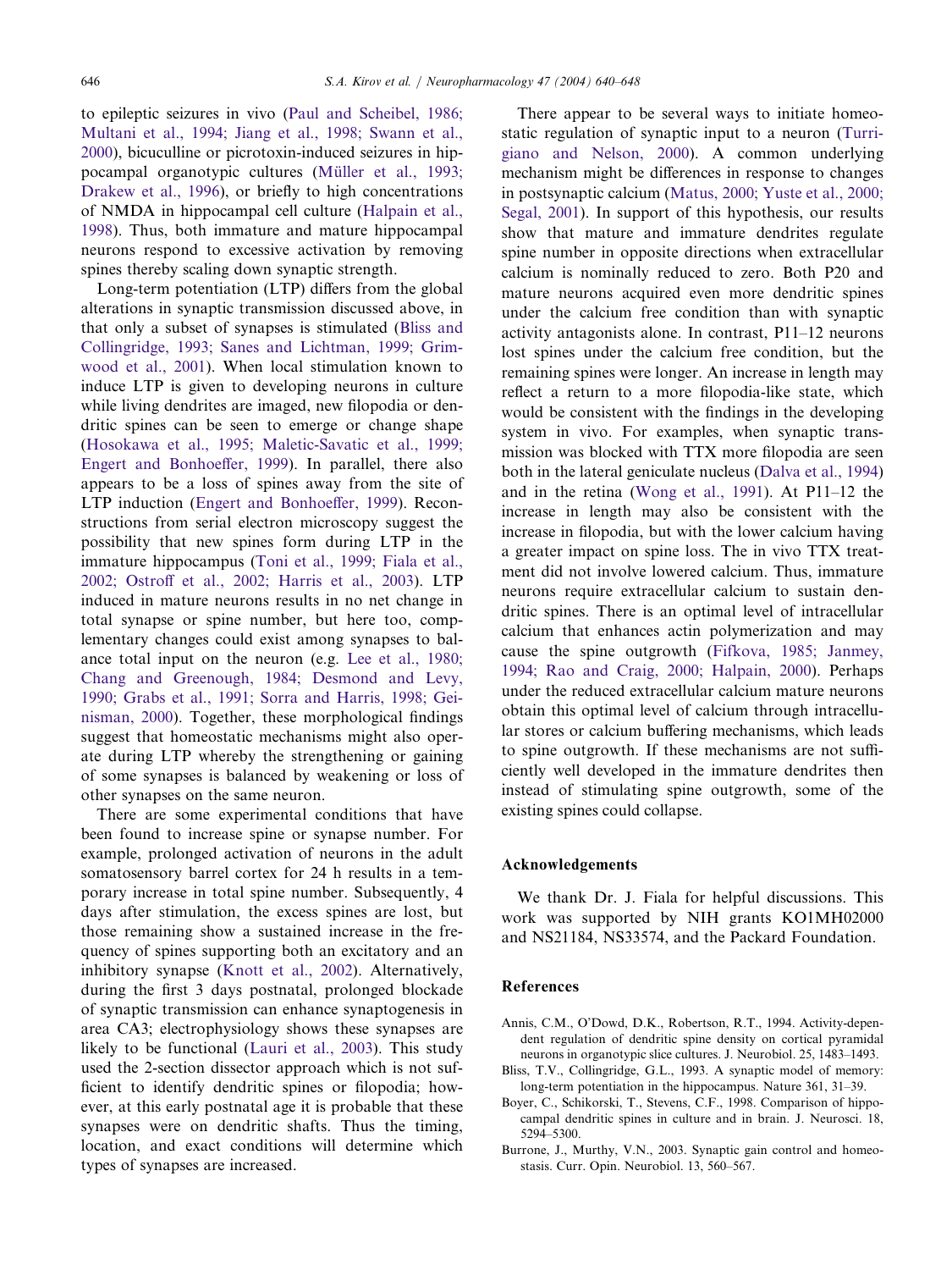- <span id="page-7-0"></span>Chang, F.F., Greenough, W.T., 1984. Transient and enduring morphological correlates of synaptic activity and efficacy change in the rat hippocampal slice. Brain Res. 309, 35–46.
- Collin, C., Miyaguchi, K., Segal, M., 1997. Dendritic spine density and LTP induction in cultured hippocampal slices. J. Neurophysiol. 77, 1614–1623.
- Craig, A.M., 1998. Activity and synaptic receptor targeting: the long view. Neuron 21, 459–462.
- Dailey, M.E., Smith, S.J., 1996. The dynamics of dendritic structure in developing hippocampal slices. J. Neurosci. 16, 2983–2994.
- Dalva, M.B., Ghosh, A., Shatz, C.J., 1994. Independent control of dendritic and axonal form in the developing lateral geniculate nucleus. J. Neurosci. 14, 3588–3602.
- Davis, G.W., Bezprozvanny, I., 2001. Maintaining the stability of neural function: a homeostatic hypothesis. Annu. Rev. Physiol. 63, 847–869.
- Desai, N.S., Rutherford, L.C., Turrigiano, G.G., 1999. Plasticity in the intrinsic excitability of cortical pyramidal neurons. Nat. Neurosci. 2, 515–520.
- De Simoni, A., Griesinger, C.B., Edwards, F.A., 2003. Development of rat CA1 neurones in acute versus organotypic slices: role of experience in synaptic morphology and activity. J. Physiol. 550, 135–147.
- Desmond, N.L., Levy, W.B., 1990. Morphological correlates of longterm potentiation imply the modification of existing synapses, not synaptogenesis, in the hippocampal dentate gyrus. Synapse 5, 139–143.
- Drakew, A., Müller, M., Gähwiler, B.H., Thompson, S.M., Frotscher, M., 1996. Spine loss in experimental epilepsy: quantitative light and electron microscopic analysis of intracellularly stained CA3 pyramidal cells in hippocampal slice cultures. Neurosci. 70, 31–45.
- Dunaevsky, A., Tashiro, A., Majewska, A., Mason, C., Yuste, R., 1999. Developmental regulation of spine motility in the mammalian central nervous system. Proc. Natl. Acad. Sci. USA 96, 13438–13443.
- Engert, F., Bonhoeffer, T., 1999. Dendritic spine changes associated with hippocampal long-term synaptic plasticity. Nature 399, 66–70.
- Fiala, J.C., Allwardt, B., Harris, K.M., 2002. Dendritic spines do not split during hippocampal LTP or maturation. Nat. Neurosci. 5, 297–298.
- Fiala, J.C., Feinberg, M., Popov, V., Harris, K.M., 1998. Synaptogenesis via dendritic filopodia in developing hippocampal area CA1. J. Neurosci. 18, 8900–8911.
- Fifkova, E., 1985. Actin in the nervous-system. Brain Res. Rev. 9, 187–215.
- Geinisman, Y., 2000. Structural synaptic modifications associated with hippocampal LTP and behavioral learning. Cereb. Cortex 10, 952–962.
- Goddard, C.A., Kirov, S.A., Fiala, J.C., Harris, K.M., 2000. Synapse inactivation differentially alters spine density on developing CA1 dendrites. Soc. Neurosci. Abst 26, 315.18.
- Grabs, D., Voss, J., Schuster, T., Wenzel, J., Krug, M., 1991. Heterosynaptic changes in number and shape of the transmission zones of axo-spino-dendritic synapses in the central nervous system following long-term potentiation. J. Hirnforsch. 32, 541–545.
- Grimwood, P.D., Martin, S.J., Morris, R.G., 2001. Synaptic plasticity and memory. In: Cowan, W.M., Südhof, T.C., Stevens, C.F. (Eds.), Synapses. The Johns Hopkins UP, Baltimore and London, pp. 519–570.
- Halpain, S., 2000. Actin and the agile spine: how and why do dendritic spines dance? Trends Neurosci. 23, 141–146.
- Halpain, S., Hipolito, A., Saffer, L., 1998. Regulation of F-actin stability in dendritic spines by glutamate receptors and calcineurin. J. Neurosci. 18, 9835–9844.
- Harris, K.M., 1999. Structure, development and plasticity of dendritic spines. Curr. Opinion Neurobio. 9, 343–348.
- Harris, K.M., Fiala, J.C., Ostroff, L., 2003. Structural changes at dendritic spine synapses during long-term potentiation. Philos. Trans. R. Soc. Lond. B. Biol. Sci. 358, 745–748.
- Harris, K.M., Jensen, F.E., Tsao, B., 1992. Three-dimensional structure of dendritic spines and synapses in rat hippocampus (CA1) at postnatal day 15 and adult ages: Implications for the maturation of synaptic physiology and long-term potentiation. J. Neurosci. 12, 2685–2705.
- Harris, K.M., Teyler, T.J., 1984. Developmental onset of long-term potentiation in area CA1 of the rat hippocampus. J. Physiol. (Lond.) 346, 27–48.
- Hosokawa, T., Rusakov, D.A., Bliss, T.V., Fine, A., 1995. Repeated confocal imaging of individual dendritic spines in the living hippocampal slice: evidence for changes in length and orientation associated with chemically induced LTP. J. Neurosci. 15, 5560– 5573.
- Janmey, P.A., 1994. Phosphoinositides and calcium as regulators of cellular actin assembly and disassembly. Annu. Rev. Physiol. 56, 169–191.
- Jensen, F.E., Harris, K.M., 1989. Preservation of neuronal ultrastructure in hippocampal slices using rapid microwave-enhanced fixation. J. Neurosci. Methods 29, 217–230.
- Jiang, M., Lee, C.L., Smith, K.L., Swann, J.W., 1998. Spine loss and other persistent alterations of hippocampal pyramidal cell dendrites in a model of early-onset epilepsy. J. Neurosci. 18, 8356– 8368.
- Katz, L.C., Shatz, C.J., 1996. Synaptic activity and the construction of cortical circuits. Science 274, 1133–1138.
- Kirov, S.A., Harris, K.M., 1999. Dendrites are more spiny on mature hippocampal neurons when synapses are inactivated. Nature Neurosci. 2, 878–883.
- Kirov, S.A., Sorra, K.E., Harris, K.M., 1999. Slices have more synapses than perfusion-fixed hippocampus from both young and mature rats. J. Neurosci. 19, 2876–2886.
- Kirov, S.A., Petrak, L.J., Fiala, J.C., Harris, K.M., 2004. Dendritic spines disappear with chilling but proliferate excessively upon rewarming of mature hippocampus. Neuroscience 127, 69–80.
- Knott, G.W., Quairiaux, C., Genoud, C., Welker, E., 2002. Formation of dendritic spines with GABAergic synapses induced by whisker stimulation in adult mice. Neuron 34, 265–273.
- Kossel, A.H., Williams, C.V., Schweizer, M., Kater, S.B., 1997. Afferent innervation influences the development of dendritic branches and spines via both activity-dependent and non-activitydependent mechanisms. J. Neurosci. 17, 6314–6324.
- Lauri, S.E., Lamsa, K., Pavlov, I., Riekki, R., Johnson, B.E., Molnar, E., Rauvala, H., Taira, T., 2003. Activity blockade increases the number of functional synapses in the hippocampus of newborn rats. Mol. Cell Neurosci. 22, 107–117.
- Lee, K.S., Schottler, F., Oliver, M., Lynch, G., 1980. Brief bursts of high-frequency stimulation produce two types of structural change in rat hippocampus. J. Neurophysiol. 44, 247–258.
- Liao, D., Zhang, X., O'Brien, R., Ehlers, M.D., Huganir, R.L., 1999. Regulation of morphological postsynaptic silent synapses in developing hippocampal neurons. Nature Neurosci. 2, 37–43.
- Lissin, D.V., Gomperts, S.N., Carroll, R.C., Christine, C.W., Kalman, D., Kitamura, M., Hardy, S., Nicoll, R.A., Malenka, R.C., Von Zastrow, M., 1998. Activity differentially regulates the surface expression of synaptic AMPA and NMDA glutamate receptors. Proc. Natl. Acad. Sci. USA 95, 7097–7102.
- Liu, G., Tsien, R.W., 1995. Properties of synaptic transmission at single hippocampal synaptic boutons. Nature 375, 404–408.
- Maletic-Savatic, M., Malinow, R., Svoboda, K., 1999. Rapid dendritic morphogenesis in CA1 hippocampal dendrites induced by synaptic activity. Science 283, 1923–1927.